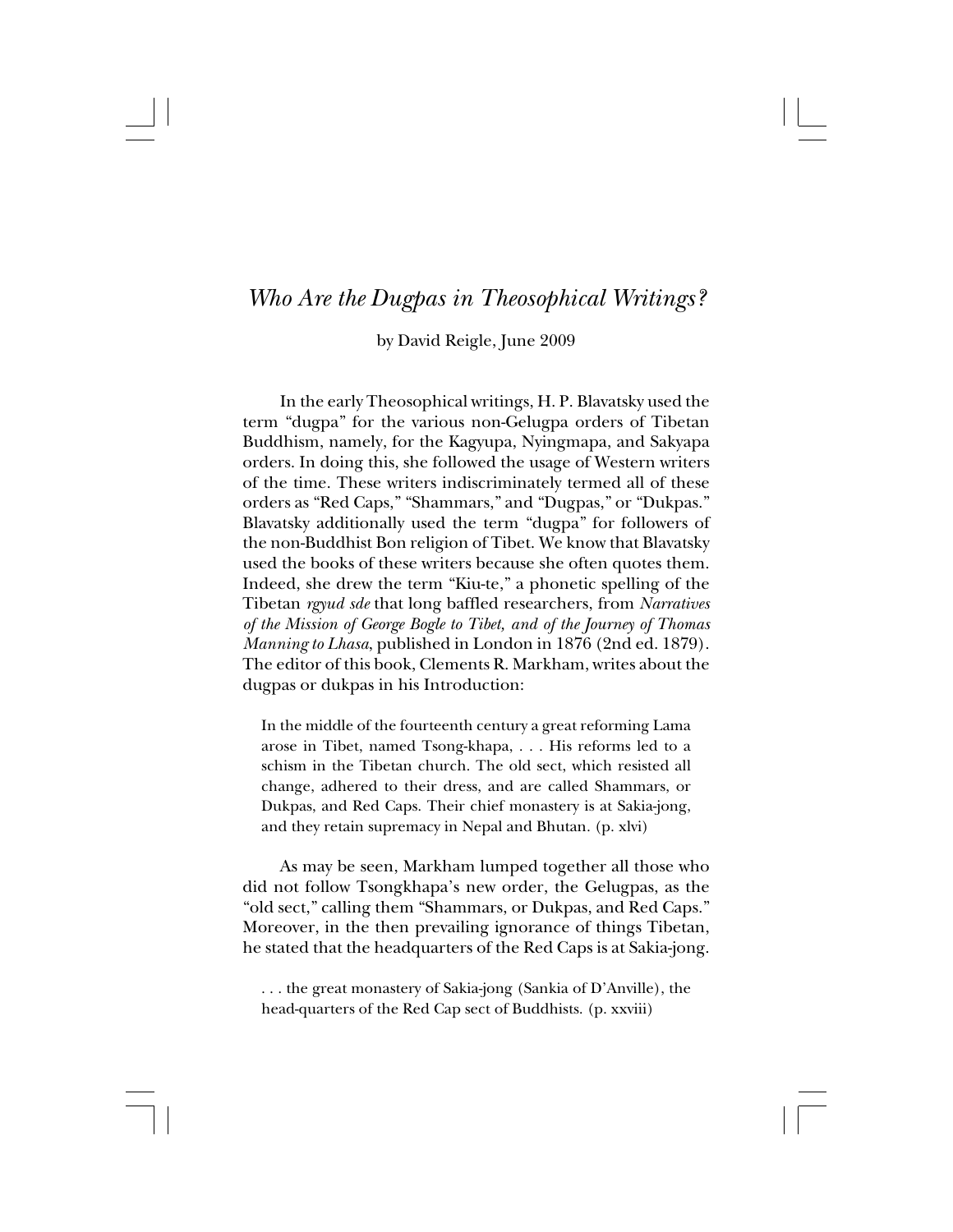In fact, Sakia-jong, or Sakya-dzong, is the headquarters of only one "red cap" order, the Sakyapas. Markham did, however, give information from Brian Hodgson that would place the actual dugpas in Bhutan, not at Sakya-dzong in Tibet.

While the Gelukpa, or Yellow sect, is in the ascendant in Tibet, the adherents of the older, but now heretical Red sect, still have a large monastery at Sakia-jong, and have retained supremacy among the Buddhists in Nepal and Bhutan, on the slopes of the Southern Himalaya. . . . Mr. Brian Hodgson, who is unrivalled in his knowledge of the Cis-nivean Himalayan races, divides the inhabitants of the region between the Kali and the Monass into ten tribes, the Cis-Himalayan Bhotias or Tibetans in the upper zone, the Sienwar, Gurung, Magar, Murmi, Newar, Kirati, and Limbu, in Nepal; the Lepcha in Sikkim, and Lhopa or Dukpa\* (Bhutanese) in Bhutan.

\*footnote: Lho is the native name of Bhutan. Lhopa is therefore a territorial designation, while Dukpa refers to their belonging to the Red Cap sect. (p. lii)

Notice that already Markham refers to the red caps with the pejorative term "heretical." We will return to this shortly. But at present we must find out just who the dugpas or dukpas really are. Markham shows in his footnote that he understands Dukpa to refer to the Red Cap sect. It is followed in Bhutan, in agreement with Brian Hodgson, and also in Sikkim according to Markham.

The Lepchas of Sikkim are ruled over by a dynasty of Rajahs originally from Lhasa, who have always been under the dominion of Tibet, and of the Buddhist religion and Dukpa (Red Cap) sect. (p. lxxxii)

Again, Markham equates the Dukpa with the "Red Cap" orders in general. But in fact, dugpa or dukpa is *'brug pa*, the Kagyu sub-order that prevails in Bhutan, not in Sikkim. That this is a separate order or "sect" of Tibetan Buddhism was made known in an earlier book also quoted by Blavatsky, *Buddhism in Tibet*, by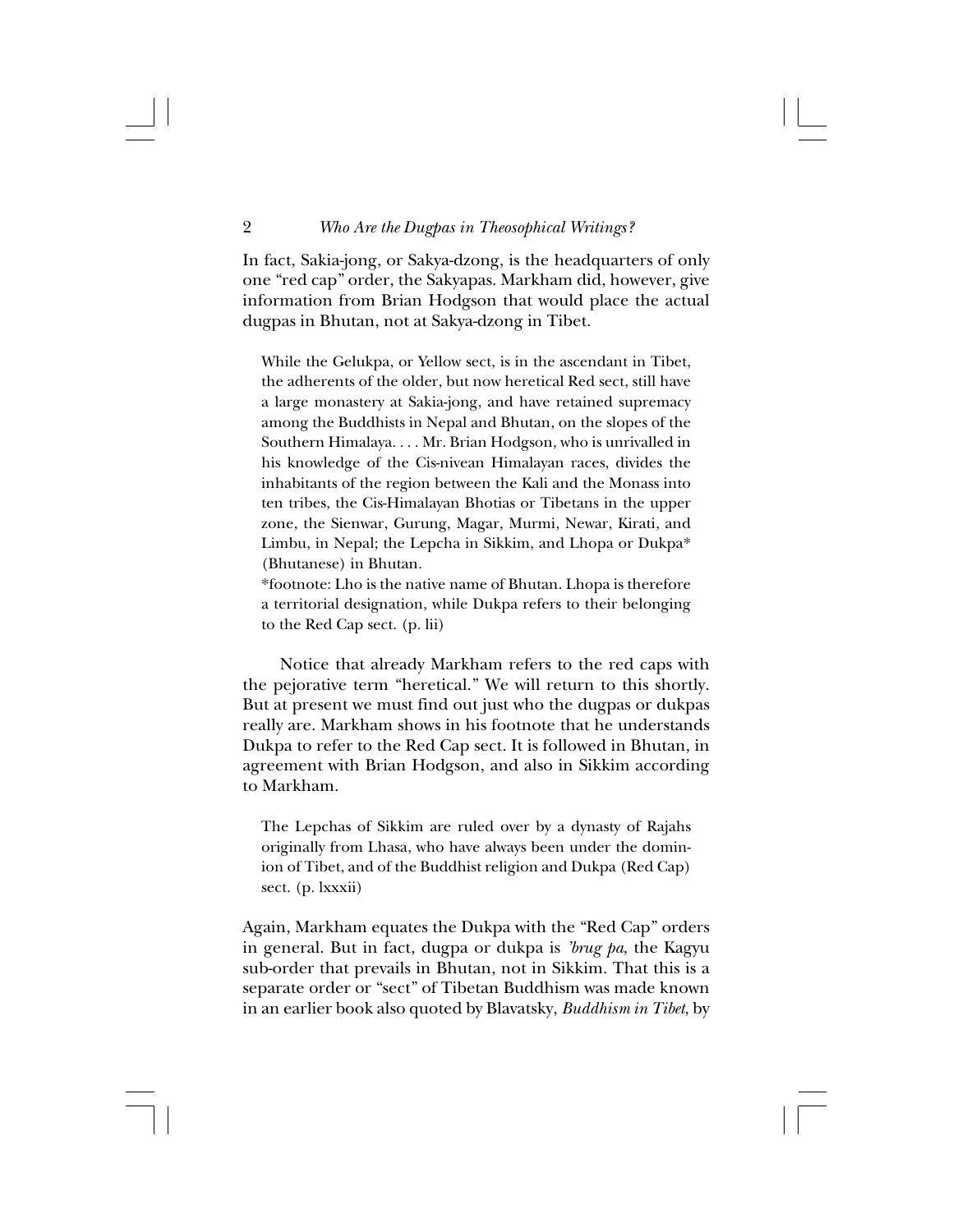Emil Schlagintweit, published in Leipzig and London in 1863. Under the heading, "Buddhist sects in Tibet," pp. 72 ff., he lists nine orders: the *Nyigmapa*, *Urgyenpa*, *Kadampa*, *Sakyapa*, *Gelukpa*, *Kargyutpa*, *Karmapa*, *Brikungpa*, and *Brugpa*. The ninth and last he describes as:

The *Brugpa* (also Dugpa or Dad Dugpa) sect has established a particular worship of the Dorje (Vajra, or thunderbolt), which descended from heaven and fell upon the earth at Séra in Eastern Tíbet. This sect seems, moreover, to be particularly addicted to the Tantrika mysticism, in which the Dorje is considered as a very important and powerful instrument. (p. 74)

Here we see that the Dugpa is a distinct order of Tibetan Buddhism, the Brugpa, and not the "red caps" in general, who would be all of the orders except the Gelugpa, or "yellow caps." But not until L. Austine Waddell's 1895 book, *The Buddhism of Tibet, or Lamaism* (London: W. H. Allen & Co.) was this error among Western writers addressed. Waddell correctly describes the Dug-pa (*'brug pa*) as a sub-sect of the Kagyupas, pointing out that the name Dug-pa has been wrongly used in European books. Under the heading, "The Kar-gyu-pa Sect," he writes:

The next great sub-sect is the Dug-pa\* [\*footnote: 'brug-pa . . .], which also arose with a pupil of Mila-rä-pa's disciple, Dvag-po. . . Much confusion has been caused in European books by misusing the name Dug-pa, employing it as a synonym for the "red-hat" sect, which properly is the Ñin-ma.  $(p. 68)$ 

But Waddell introduces a new error here, in saying that the "red-hat" sect is properly the Nyingma. In fact, all the orders except the Gelugpa wear red hats when hats are used. He no doubt meant that only the Nyingmas are entirely unreformed. Under the heading, "The Ñin-ma-pa Sects," he writes further:

The wholly unreformed section of the Låmas was, as we have seen, named Ñin-ma-pa, or "the old school." It is more freely than any other tinged with the native Bön or pre-Buddhist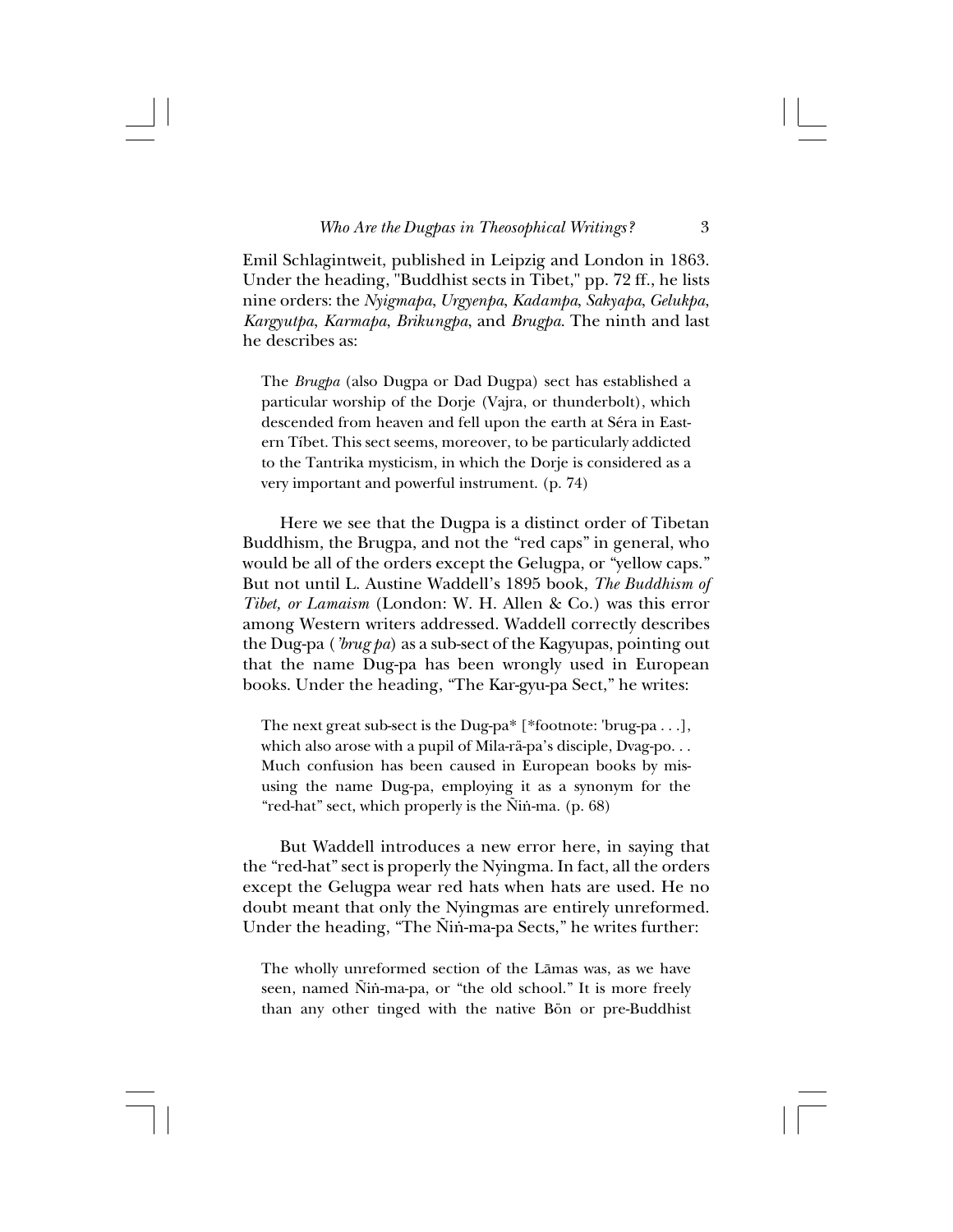practices; and celibacy and abstinence are rarely practised. This is the real "red-hat" sect of Låmas, and not the Dug-pa as is stated in European books. (p. 72)

So we see that early European writers on Tibet referred to all the non-Gelugpa orders of Tibetan Buddhism as Dugpas. Moreover, even in Waddell's book we notice a rather pejorative tone in his description of the "red-hats." There was, historically, actual fighting and warfare between Gelugpas and Kagyupas for supremacy and state rule. This inevitably produces ill-will and prejudice. Markham notes in his book that a Chinese emperor attempted to reconcile the two factions.

As regards Tibet, an embassy had been sent to Lhasa by the Emperor Kang-hi, to reconcile the Yellow and Red Cap factions, . . . (p. lxi)

The prevailing attitude of prejudice between the two parties is clearly portrayed in the 1774 account written by George Bogle, found in Markham's book:

It may be necessary to state that there are two sets of clergy in Tibet, distinguished by, and classed under the names of, Yellow Caps and Red Caps. The Dalai and Teshu Lamas are at the head of the Yellow Caps; the Red Caps have their own Lamas and monasteries. In times of old there were violent disputes between them, in which the Yellow Caps got the victory, as well by the assistance of the Tatars as by their superior sanctity. But as I adhere to the tenets of this sect, and have acquired my knowledge of religion from its votaries, I will not here say much upon the subject, lest it should be thought spiteful. I may be allowed, however, just to mention two things, which must convince every unprejudiced person of the wicked lives and false doctrines of the Red Caps. In the first place, many of the clergy marry; and in the next, they persist, in opposition to religion and common sense, in wearing Red Caps. The priests who now visited us were of this last sect. There might be about eight of them. Each held a staff in one hand and a rosary in the other. They formed into a circle,